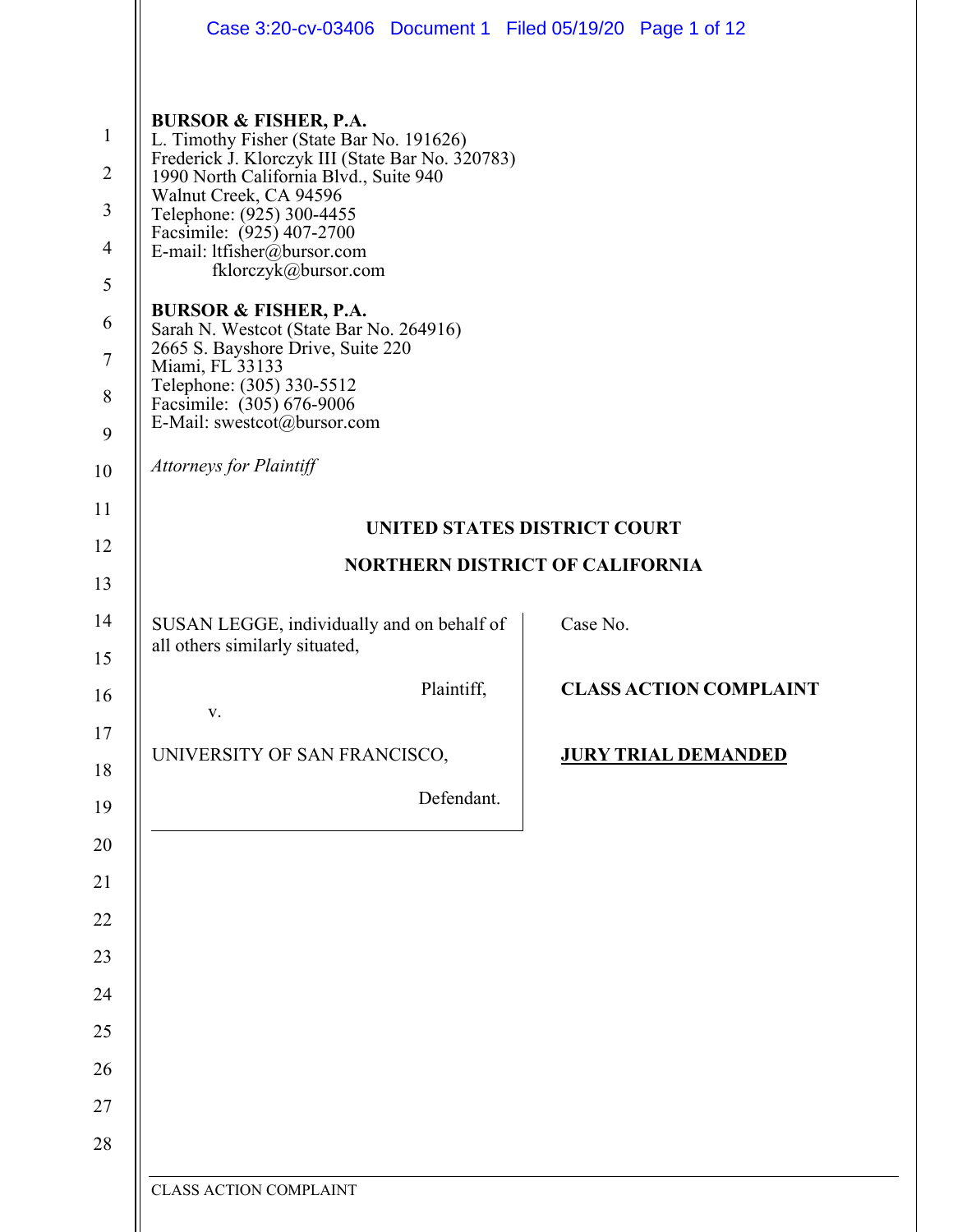Plaintiff Susan Legge ("Plaintiff") brings this action individually and on behalf of all others similarly situated against Defendant University of San Francisco (hereinafter, "USF" or "Defendant"). Plaintiff makes the following allegations pursuant to the investigation of her counsel and based upon information and belief, except as to the allegations specifically pertaining to herself, which are based on personal knowledge.

# **NATURE OF THE ACTION AND FACTS COMMON TO ALL CLAIMS**

1. This is a class action lawsuit on behalf of all people who paid tuition and fees for the Spring 2020 Semester at USF, and who, because of Defendant's response to the Novel Coronavirus Disease 2019 ("COVID-19") pandemic, lost the benefit of the education for which they paid, and/or the services or which their fees were paid, without having their tuition and fees refunded to them.

2. USF is a private Jesuit university with a total enrollment of approximately 11,000 students. USF offers over 115 undergraduate majors and minors, in addition to over 60 master's, doctoral, and credential programs.

3. USF operates on academic Semesters. The Spring 2020 Semester began January 21, 2020 and ran through May 14, 2020.

4. On March 11, 2020, USF announced via its website that because of the global COVID-19 pandemic, classes would be cancelled March 16-17, and beginning Wednesday, March 18, all classes would be conducted online. On March 14, 2020, USF announced that remote instruction would be in place through the end of the Spring 2020 semester.

5. USF has not held any in-person classes since March 13, 2020. Classes that have continued have been in an online format, with no in-person instruction.

6. As a result of the closure of USF's facilities, USF has not delivered the educational services, facilities, access and/or opportunities that Plaintiff and the putative class and subclass contracted and paid for. The online learning options being offered to USF students are subpar in practically every aspect, from the lack of facilities, materials, and access to faculty. Students have been deprived of the opportunity for collaborative learning and in-person dialogue, feedback, and

1

2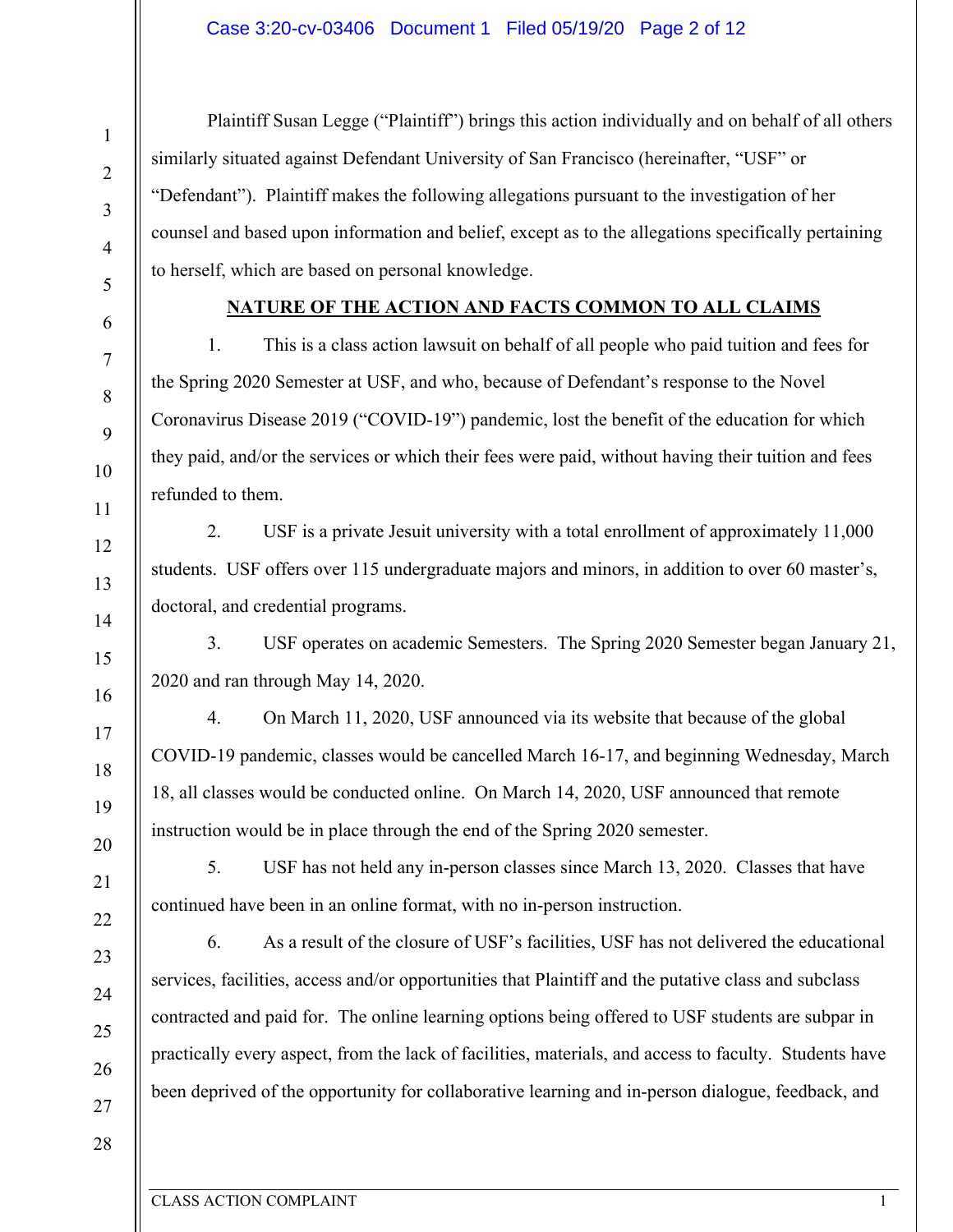### Case 3:20-cv-03406 Document 1 Filed 05/19/20 Page 3 of 12

critique. The remote learning options are in no way the equivalent of the in-person education that Plaintiff, the putative class, and subclass members contracted and paid for.

7. Plaintiff, the putative class, and subclass are therefore entitled to a refund of tuition and fees for in-person educational services, facilities, access and/or opportunities that USF has not provided. Even if USF claims it did not have a choice in cancelling in-person classes, it nevertheless has improperly retained funds for services it is not providing.

8. Through this lawsuit Plaintiff seeks, for herself, Class members, and Subclass members, USF's disgorgement of the pro-rated portion of tuition and fees, proportionate to the amount of time that remained in the Spring 2020 Semester, when classes moved online and campus services ceased being provided. Plaintiff seeks a return of these amounts on behalf of herself and the Classes as defined below.

### **PARTIES**

13 14 15 16 17 18 19 20 9. Plaintiff Susan Legge is a citizen of Florida who resides in Hypoluxo, Florida. Ms. Legge is the parent of an undergraduate student at USF. Ms. Legge's son is pursuing a degree in Finance. The Finance program at USF relies extensively on in-person instruction, meaningful student presentations, peer collaboration, and access to other university facilities. None of these resources are available to Ms. Legge's son while in-person classes are suspended. Ms. Legge paid Defendant approximately \$18,000 in tuition and fees for the Spring 2020 Semester. USF has not provided Ms. Legge any refund of tuition or other mandatory fees, despite the fact that in-person classes have not been held since March 13, 2020.

10. Defendant University of San Francisco is a private university with its principal place of business located at 2130 Fulton Street, San Francisco, CA 94117.

#### **JURISDICTION AND VENUE**

24 25 26 27 28 11. The Court has jurisdiction over this action pursuant to 28 U.S.C. § 1332(d)(2)(A), as modified by the Class Action Fairness Act of 2005, because at least one member of the Class, as defined below, is a citizen of a different state than Defendant, there are more than 100 members of the Class, and the aggregate amount in controversy exceeds \$5,000,000 exclusive of interest and costs.

1

2

3

4

5

6

7

8

9

10

11

12

21

22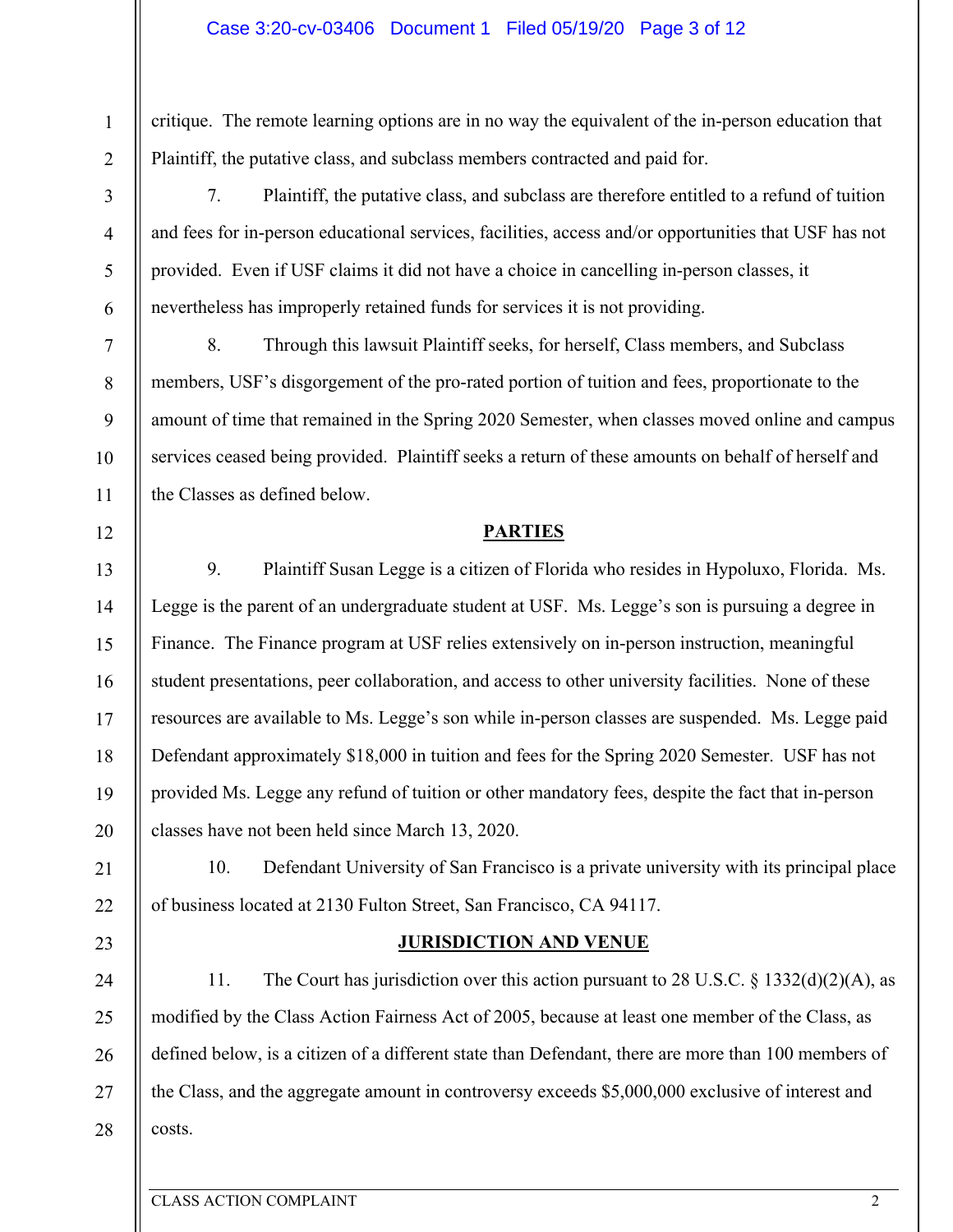1 2 3 4 12. This Court has personal jurisdiction over Defendant because Defendant maintains its principal place of business in this District. 13. Venue is proper in this Court pursuant to 28 U.S.C. § 1391 because many of the acts

and transactions giving rise to this action occurred in this District, and because Defendant is a resident of this District.

## **FACTUAL ALLEGATIONS**

## *Plaintiff And Class Members Paid Tuition And Fees For The Spring 2020 Semester*

14. Plaintiff and Class members are individuals who paid the cost of tuition and other mandatory fees for the Spring 2020 Semester.

10 11 15. Spring 2020 classes at USF began on or about January 21, 2020 and end May 14, 2020.

12 13 16. Plaintiff and Class members paid the cost of tuition for the Spring 2020 Semester, as well as associated fees and costs.

14 15 16 17. Undergraduate tuition costs at USF for the Spring 2020 Semester are approximately \$24,870. Other mandatory fees include a \$121 per-semester Activity Fee, and a \$150 per-semester Transportation Fee.

17 18 19 20 21 18. Graduate tuition costs at USF for the Spring 2020 semester vary depending on area of study. For instance, Arts & Sciences graduate programs charge on a per-credit basis at \$1,430 per credit. Master's programs in Education cost approximately \$1,190 per credit, whereas an MBA costs \$1,525 per credit. Full-time JD students, however, are charged \$25,345 per semester. Other mandatory fees are charged depending on area of study.

22 23 24 19. The tuition and fees described in the paragraphs above are provided by way of example; total damage amounts – which may include other fees that are not listed herein but that were not refunded – will be proven at trial.

25

# *In Response To COVID-19, USF Closed Its Campus And Cancelled All In-Person Classes*

26 27 20. On March 11, 2020, USF, through a campus announcement, announced that because of the global COVID-19 pandemic courses would transition to online learning.

28

5

6

7

8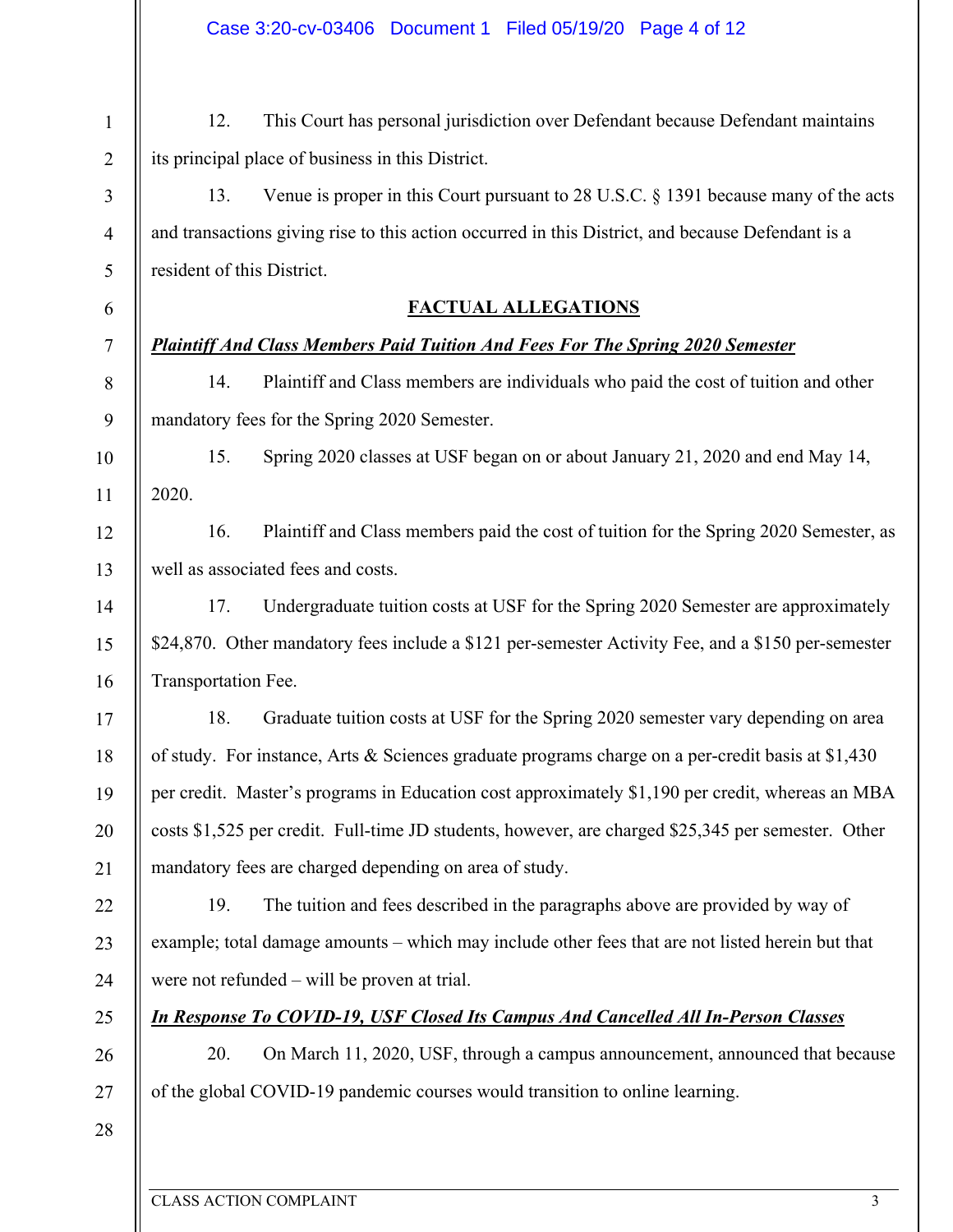21. USF has not held any in-person classes since March 13, 2020. Classes that have continued have only been offered in an online format, with no in-person instruction.

22. As a result of the closure of Defendant's facilities, Defendant has not delivered the educational services, facilities, access and/or opportunities that Plaintiff and the putative class contracted and paid for. Plaintiff and the putative class are therefore entitled to a refund of all tuition and fees for services, facilities, access and/or opportunities that Defendant has not provided. Even if Defendant claims it did not have a choice in cancelling in-person classes, it nevertheless has improperly retained funds for services it is not providing.

23. Plaintiff and members of the Class did not choose to attend an online institution of higher learning, but instead chose to attend Defendant's institution and enroll on an in-person basis.

24. Defendant markets USF's on-campus experience as a benefit of enrollment on its website:

# **The Hilltop Campus**

USF's 55-acre campus is situated just one block from the exact center of San Francisco. Art galleries, sporting events, made-from-scratch meals, live music, a room with a view  $-$  everything this city has to offer is less than 3.5 miles away. And usually, it's right on campus.

25. The online learning options being offered to USF students are subpar in practically every aspect, from the lack of facilities, materials, and access to faculty. Students have been deprived of the opportunity for collaborative learning and in-person dialogue, feedback, and critique.

26. The remote learning options are in no way the equivalent of the in-person education putative class members contracted and paid for. The remote education being provided is not even remotely worth the amount charged class members for the Spring 2020 Semester tuition. The tuition and fees for in-person instruction at USF are higher than tuition and fees for other online institutions because such costs cover not just the academic instruction, but encompass an entirely different experience which includes but is not limited to: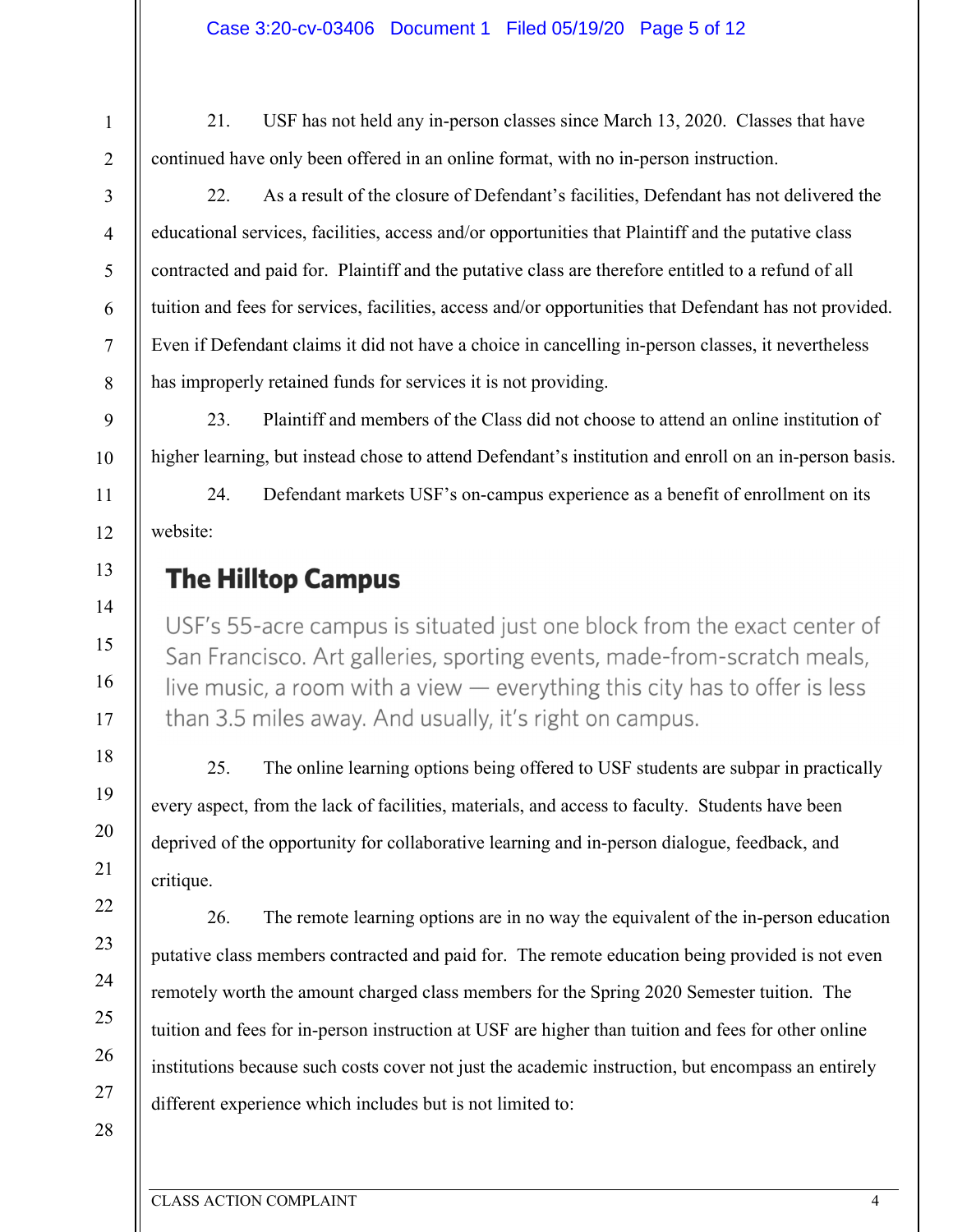|                | Case 3:20-cv-03406  Document 1  Filed 05/19/20  Page 6 of 12                                           |
|----------------|--------------------------------------------------------------------------------------------------------|
| $\mathbf{1}$   | Face to face interaction with professors, mentors, and peers;                                          |
| $\overline{2}$ | Access to facilities such as libraries, laboratories, computer labs, and study                         |
| 3              | room;                                                                                                  |
| $\overline{4}$ | Student governance and student unions;                                                                 |
| 5              | Extra-curricular activities, groups, intramural sports, etc.;                                          |
| 6              | Student art, cultures, and other activities;                                                           |
| 7              | Social development and independence;                                                                   |
| 8              | Hands on learning and experimentation;                                                                 |
| 9              | Networking and mentorship opportunities.                                                               |
| 10             | 27.<br>The fact that USF students paid a higher price for an in-person education than they             |
| 11             | would have paid for an online education is illustrated clearly by the fact that USF does not           |
| 12             | maintain an established online program.                                                                |
| 13             | 28.<br>Through this lawsuit Plaintiff seeks, for herself and Class members, Defendant's                |
| 14             | disgorgement of the pro-rated portion of tuition and fees, proportionate to the amount of time that    |
| 15             | remained in the Spring 2020 Semester when classes moved online and campus services ceased              |
| 16             | being provided. Plaintiff seeks return of these amounts on behalf of herself and the Class, as         |
| 17             | defined below.                                                                                         |
| 18             | <b>CLASS ALLEGATIONS</b>                                                                               |
| 19             | 29.<br>Plaintiff seeks to represent a class defined as all people who paid USF Spring 2020             |
| 20             | Semester tuition and/or fees for in-person educational services that USF failed to provide, and        |
| 21             | whose tuition and fees have not been refunded (the "Class"). Specifically excluded from the Class      |
| 22             | are Defendant, Defendant's officers, directors, agents, trustees, parents, children, corporations,     |
| 23             | trusts, representatives, employees, principals, servants, partners, joint ventures, or entities        |
| 24             | controlled by Defendant, and their heirs, successors, assigns, or other persons or entities related to |
| 25             | or affiliated with Defendant and/or Defendant's officers and/or directors, the judge assigned to this  |
| 26             | action, and any member of the judge's immediate family.                                                |
| 27             | 30.<br>Plaintiff also seeks to represent a subclass consisting of Class members who reside             |
| 28             | in Florida (the "Florida Subclass").                                                                   |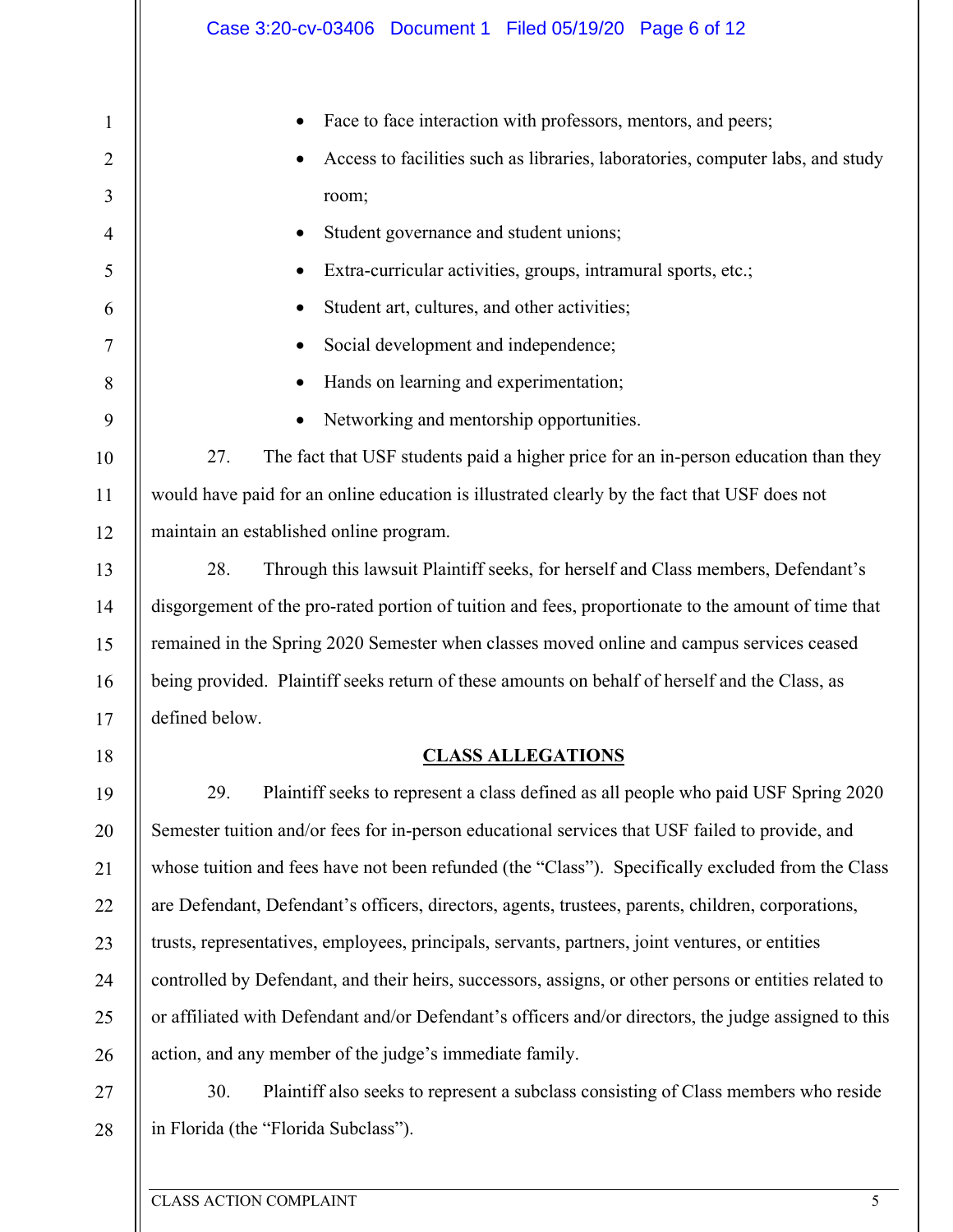## Case 3:20-cv-03406 Document 1 Filed 05/19/20 Page 7 of 12

31. Subject to additional information obtained through further investigation and discovery, the foregoing definition of the Class and Florida Subclass may be expanded or narrowed by amendment or amended complaint.

3 4 5

6

7

8

9

10

11

12

13

14

15

16

17

18

19

20

21

22

23

24

25

1

2

32. **Numerosity.** The members of the Class and Florida Subclass are geographically dispersed throughout the United States and are so numerous that individual joinder is impracticable. Upon information and belief, Plaintiff reasonably estimates that there are tens of thousands of members in the Class and Florida Subclass. Although the precise number of Class members is unknown to Plaintiff, the true number of Class members is known by Defendant and may be determined through discovery. Class members may be notified of the pendency of this action by mail and/or publication through records in Defendant's possession.

33. **Existence and predominance of common questions of law and fact.** Common questions of law and fact exist as to all members of the Class and Florida Subclass and predominate over any questions affecting only individual Class members. These common legal and factual questions include, but are not limited to, the following:

- (a) whether Defendant accepted money from Class and Florida Subclass members in exchange for the promise to provide services;
- (b) whether Defendant has provided the services for which Class and Florida Subclass members contracted;
- (c) whether Class and Florida Subclass members are entitled to a refund for that portion of the tuition and fees that was contracted for services that Defendant did not provide;
	- (d) whether Defendant has unlawfully converted money from Plaintiff, the Class and Florida Subclass; and
	- (d) whether Defendant is liable to Plaintiff, the Class, and Florida Subclass for unjust enrichment.

26 27 34. **Typicality.** Plaintiff's claims are typical of the claims of the other members of the Class in that, among other things, all Class and Florida Subclass members were similarly situated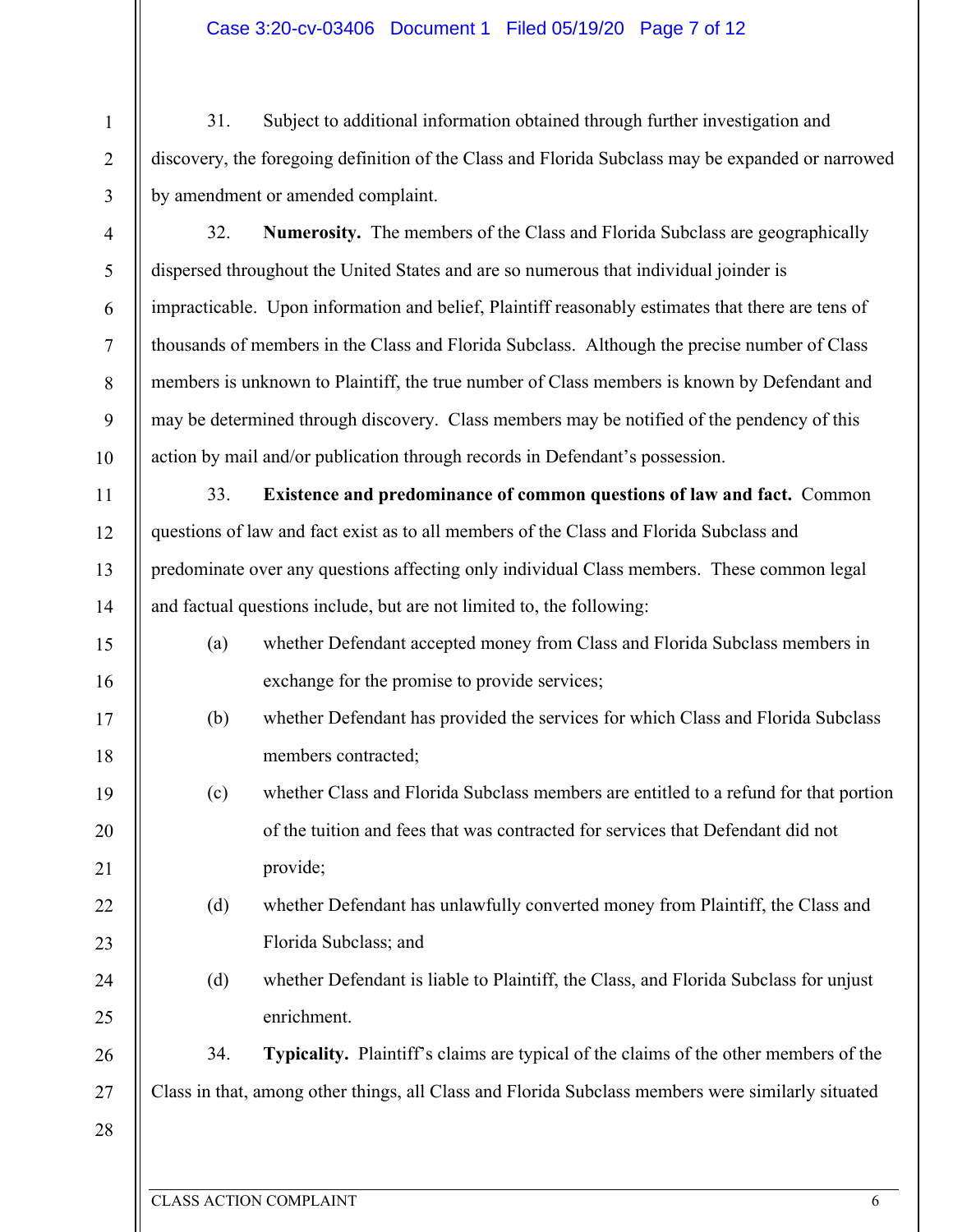and were comparably injured through Defendant's wrongful conduct as set forth herein. Further, there are no defenses available to Defendant that are unique to Plaintiff.

1

2

3

4

5

6

7

35. **Adequacy of Representation.** Plaintiff will fairly and adequately protect the interests of the Class and Florida Subclass. Plaintiff has retained counsel that is highly experienced in complex consumer class action litigation, and Plaintiff intends to vigorously prosecute this action on behalf of the Class and Florida Subclass. Furthermore, Plaintiff has no interests that are antagonistic to those of the Class or Florida Subclass.

8 9 10 11 12 13 14 15 16 17 18 19 20 36. **Superiority.** A class action is superior to all other available means for the fair and efficient adjudication of this controversy. The damages or other financial detriment suffered by individual Class and Florida Subclass members are relatively small compared to the burden and expense of individual litigation of their claims against Defendant. It would, thus, be virtually impossible for the Class or Florida Subclass on an individual basis, to obtain effective redress for the wrongs committed against them. Furthermore, even if Class or Florida Subclass members could afford such individualized litigation, the court system could not. Individualized litigation would create the danger of inconsistent or contradictory judgments arising from the same set of facts. Individualized litigation would also increase the delay and expense to all parties and the court system from the issues raised by this action. By contrast, the class action device provides the benefits of adjudication of these issues in a single proceeding, economies of scale, and comprehensive supervision by a single court, and presents no unusual management difficulties under the circumstances.

21

22

23

24

25

26

27

28

37. In the alternative, the Class and Florida Subclass may also be certified because:

(a) the prosecution of separate actions by individual Class and Florida Subclass members would create a risk of inconsistent or varying adjudications with respect to individual Class members that would establish incompatible standards of conduct for the Defendant;

(b) the prosecution of separate actions by individual Class and Florida Subclass members would create a risk of adjudications with respect to them that would, as a practical matter, be dispositive of the interests of other Class members not parties to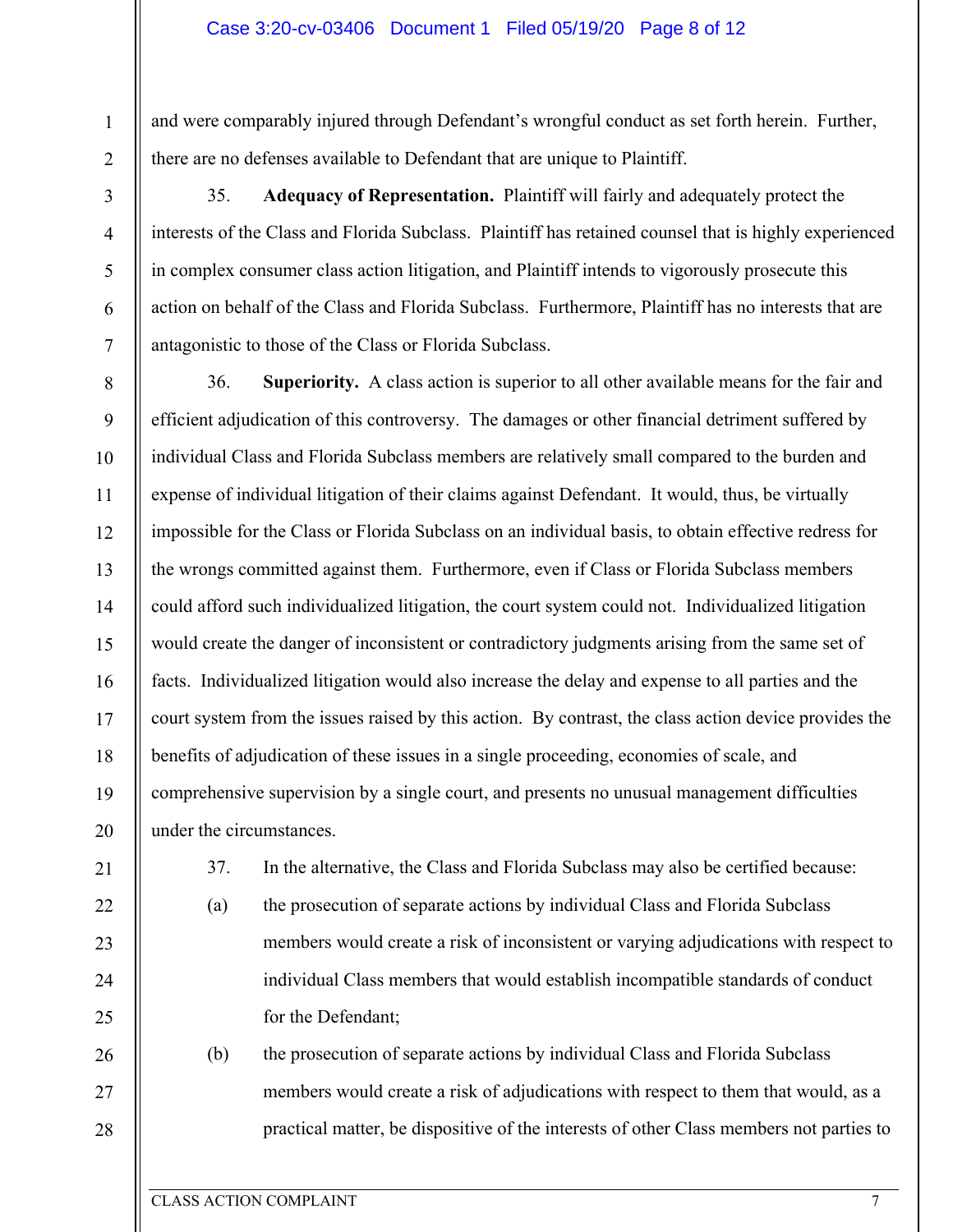| $\mathbf{1}$   |                                                                                                       | the adjudications, or substantially impair or impede their ability to protect their                     |  |  |  |  |  |
|----------------|-------------------------------------------------------------------------------------------------------|---------------------------------------------------------------------------------------------------------|--|--|--|--|--|
| $\overline{2}$ |                                                                                                       | interests; and/or                                                                                       |  |  |  |  |  |
| 3              | (c)                                                                                                   | Defendant has acted or refused to act on grounds generally applicable to the Class as                   |  |  |  |  |  |
| $\overline{4}$ |                                                                                                       | a whole, thereby making appropriate final declaratory and/or injunctive relief with                     |  |  |  |  |  |
| 5              |                                                                                                       | respect to the members of the Class as a whole.                                                         |  |  |  |  |  |
| 6              | <b>COUNT I</b>                                                                                        |                                                                                                         |  |  |  |  |  |
| 7              | <b>Breach Of Contract</b><br>(On Behalf Of The Class And Subclass)                                    |                                                                                                         |  |  |  |  |  |
| 8              | 38.                                                                                                   | Plaintiff hereby incorporates by reference all allegations herein.                                      |  |  |  |  |  |
| 9              | 39.                                                                                                   | Plaintiff brings this claim individually and on behalf of the members of the Class                      |  |  |  |  |  |
| 10             | and Florida Subclass against Defendant.                                                               |                                                                                                         |  |  |  |  |  |
| 11             | 40.                                                                                                   | Through the admission agreement and payment of tuition and fees, Plaintiff and                          |  |  |  |  |  |
| 12             |                                                                                                       | each member of the Class and Florida Subclass entered into a binding contract with Defendant.           |  |  |  |  |  |
| 13             | 41.                                                                                                   | As part of the contract, and in exchange for the aforementioned consideration,                          |  |  |  |  |  |
| 14             | Defendant promised to provide certain services, all as set forth above. Plaintiff, Class, and Florida |                                                                                                         |  |  |  |  |  |
| 15             | Subclass members fulfilled their end of the bargain when they paid monies due for Spring 2020         |                                                                                                         |  |  |  |  |  |
| 16             | tuition. Tuition for Spring 2020 was intended to cover in-person educational services from            |                                                                                                         |  |  |  |  |  |
| 17             |                                                                                                       | February through May 2020. In exchange for tuition monies paid, Class and Florida Subclass              |  |  |  |  |  |
| 18             |                                                                                                       | members were entitled to in-person educational services through the end of the Spring Semester.         |  |  |  |  |  |
| 19             | 42.                                                                                                   | Defendant has failed to provide the contracted for services and has otherwise not                       |  |  |  |  |  |
| 20             |                                                                                                       | performed under the contract as set forth above. Defendant has retained monies paid by Plaintiff        |  |  |  |  |  |
| 21             |                                                                                                       | and the Class for their Spring 2020 tuition and fees, without providing them the benefit of their       |  |  |  |  |  |
| 22             | bargain.                                                                                              |                                                                                                         |  |  |  |  |  |
| 23             | 43.                                                                                                   | Plaintiff and members of the Class and Florida Subclass have suffered damage as a                       |  |  |  |  |  |
| 24             |                                                                                                       | direct and proximate result of Defendant's breach, including but not limited to being deprived of       |  |  |  |  |  |
| 25             |                                                                                                       | the education, experience, and services to which they were promised and for which they have             |  |  |  |  |  |
| 26             | already paid.                                                                                         |                                                                                                         |  |  |  |  |  |
| 27             | 44.                                                                                                   | As a direct and proximate result of Defendant's breach, Plaintiff, the Class, and                       |  |  |  |  |  |
| 28             |                                                                                                       | Florida Subclass are entitled to damages, to be decided by the trier of fact in this action, to include |  |  |  |  |  |
|                |                                                                                                       |                                                                                                         |  |  |  |  |  |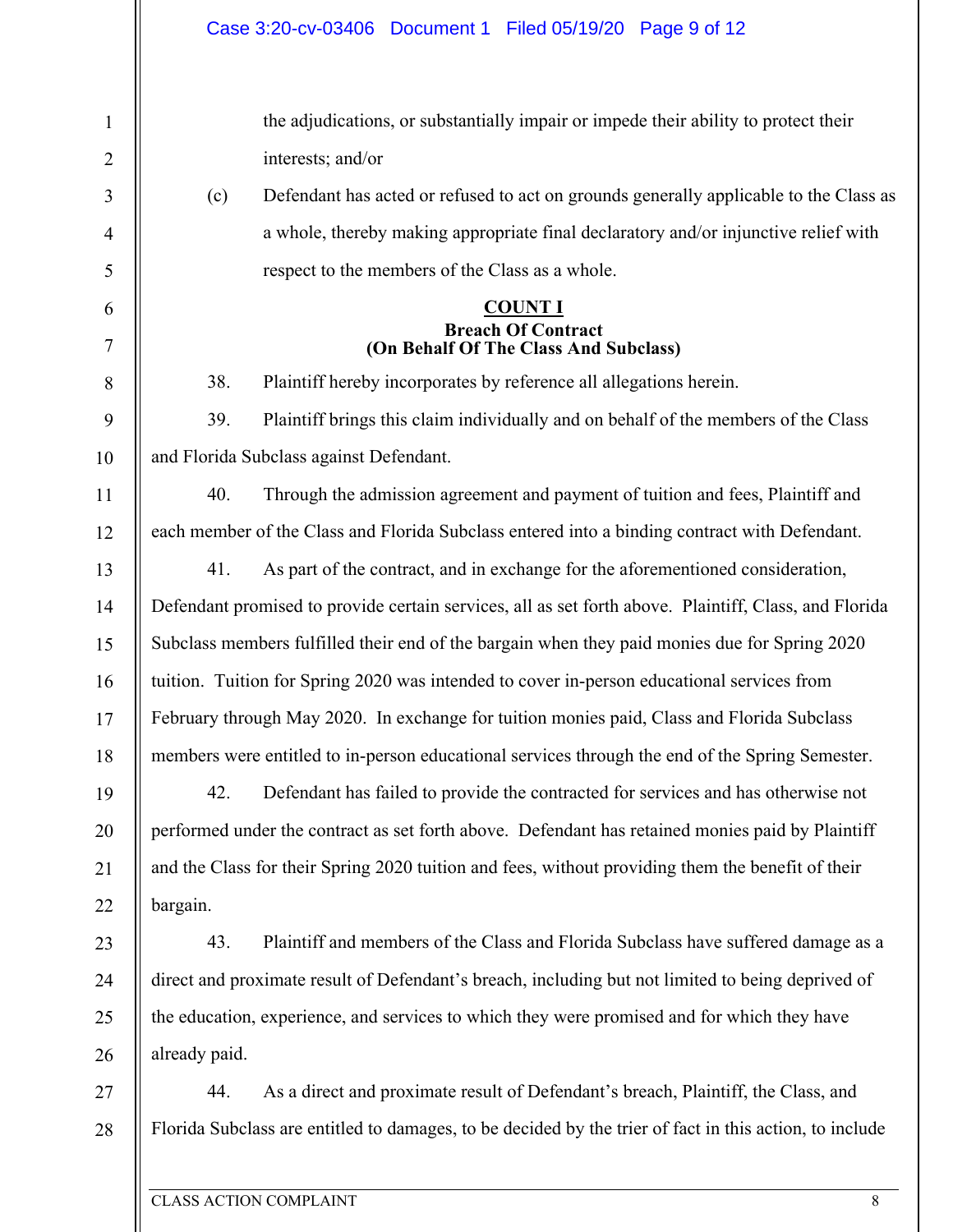## Case 3:20-cv-03406 Document 1 Filed 05/19/20 Page 10 of 12

but no be limited to reimbursement of certain tuition, fees, and other expenses that were collected by Defendant for services that Defendant has failed to deliver. Defendant should return the prorated portion of any Spring 2020 tuition and fees for education services not provided since USF has not held in-person classes since March 13, 2020.

45. Defendant's performance under the contract is not excused due to COVID-19. Indeed, Defendant should have refunded the pro-rated portion of any education services not provided. Even if performance was excused or impossible, Defendant would nevertheless be required to return the funds received for services it will not provide.

#### **COUNT II Unjust Enrichment (On Behalf Of The Class And Subclass)**

46. Plaintiff hereby incorporates by reference all allegations contained herein.

47. Plaintiff brings this claim individually and on behalf of the members of the Class and Florida Subclass against Defendant.

14 15 16 17 18 48. Plaintiff and members of the Class and Florida Subclass conferred a benefit on Defendant in the form of monies paid for Spring 2020 tuition and other fees in exchange for certain service and promises. Tuition for Spring 2020 was intended to cover in-person educational services from February through May 2020. In exchange for tuition monies paid, Class members were entitled to in-person educational services through the end of the Spring Semester.

19

20

21

22

23

24

25

26

1

2

3

4

5

6

7

8

9

10

11

12

13

49. Defendant voluntarily accepted and retained this benefit by accepting payment.

50. Defendant has retained this benefit, even though Defendant has failed to provide the education, experience, and services for which the tuition and fees were collected, making Defendant's retention unjust under the circumstances. Accordingly, Defendant should return the pro-rated portion of any Spring 2020 tuition and fees for education services not provided since USF has not held in-person classes since March 13, 2020.

51. It would be unjust and inequitable for Defendant to retain the benefit, and Defendant should be required to disgorge this unjust enrichment.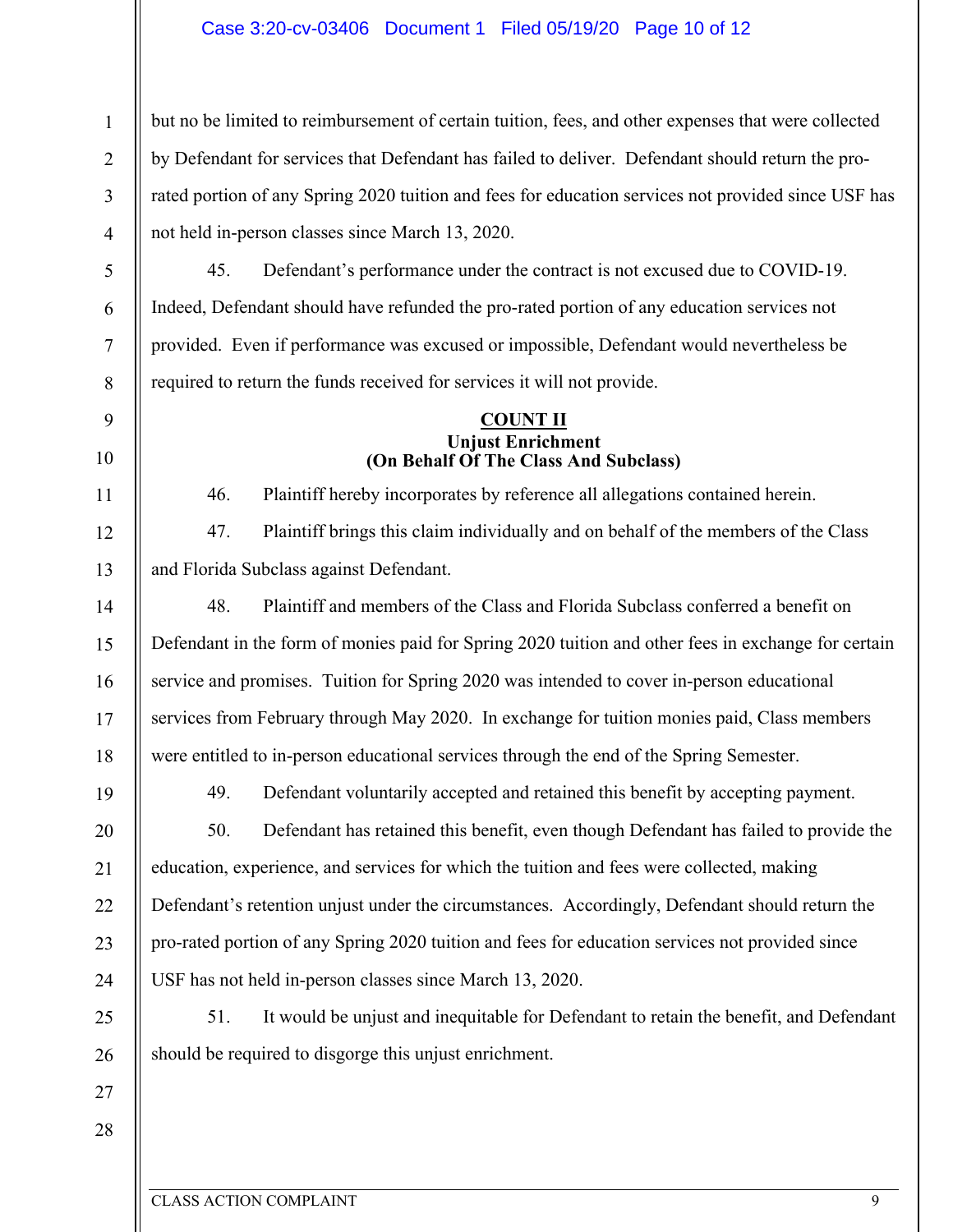1 2 3 4 5 6 7 8 9 10 11 12 13 14 15 16 17 18 19 20 21 22 23 24 25 26 27 28 **COUNT III Conversion (On Behalf Of The Class And Subclass)**  52. Plaintiff hereby incorporates by reference all allegations contained herein. 53. Plaintiff brings this claim individually and on behalf of the members of the Class and Florida Subclass against Defendant. 54. Plaintiff and members of the Class and Florida Subclass have an ownership right to the in-person educational services they were supposed to be provided in exchange for their Spring 2020 tuition and fee payments to Defendant. 55. Defendant intentionally interfered with the rights of Plaintiff, the Class, and Florida Subclass when it moved all classes to an online format and discontinued in-person educational services for which tuition and fees were intended to pay. 56. Plaintiff and members of the Class and Florida Subclass demand the return of the pro-rated portion of any Spring 2020 tuition and fees for education services not provided since USF has not held in-person classes since March 13, 2020. 57. Defendant's retention of the fees paid by Plaintiff and members of the Class and Subclass without providing the educational services for which they paid, deprived Plaintiff, Class and Florida Subclass members of the benefits for which the tuition and fees paid. 58. This interference with the services for which Plaintiff and members of the Class and Subclass paid damaged Plaintiff and Class members in that they paid tuition and fees for services that will not be provided. 59. Plaintiff, Class and Florida Subclass members are entitled to the return of pro-rated portion of any Spring 2020 tuition and fees for education services not provided since USF has not held in-person classes since March 13, 2020. **PRAYER FOR RELIEF**  WHEREFORE, Plaintiff, individually and on behalf of all others similarly situated, seeks judgment against Defendant, as follows: A. For an order certifying the nationwide Class and the Florida Subclass under Rule 23 of the Federal Rules of Civil Procedure and naming Plaintiff as the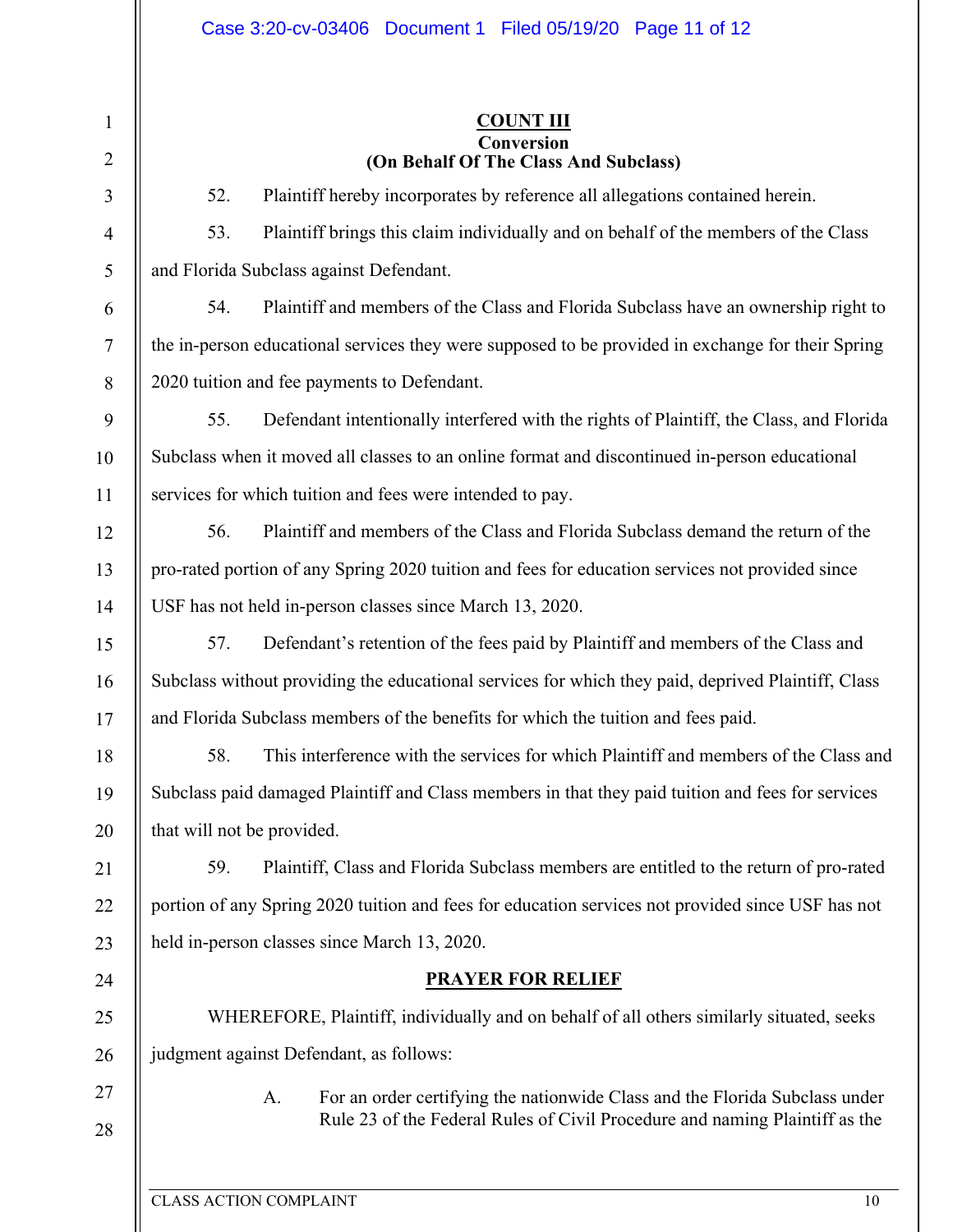|                                                         | Case 3:20-cv-03406 Document 1 Filed 05/19/20 Page 12 of 12                                                                                                                                                                                                                                        |  |  |  |  |  |  |  |
|---------------------------------------------------------|---------------------------------------------------------------------------------------------------------------------------------------------------------------------------------------------------------------------------------------------------------------------------------------------------|--|--|--|--|--|--|--|
| 1<br>$\overline{2}$<br>$\overline{3}$<br>$\overline{4}$ | representative for the Class and Florida Subclass and Plaintiff's attorneys as<br>Class Counsel;<br><b>B.</b><br>For an order declaring the Defendant's conduct violates the statutes<br>referenced herein;<br>$C$ .<br>For an order finding in favor of Plaintiff, the nationwide Class, and the |  |  |  |  |  |  |  |
| 5<br>6                                                  | Florida Subclass on all counts asserted herein;<br>D.<br>For compensatory, statutory, and punitive damages in amounts to be<br>determined by the Court and/or jury;                                                                                                                               |  |  |  |  |  |  |  |
| 7<br>8                                                  | For prejudgment interest on all amounts awarded;<br>Ε.                                                                                                                                                                                                                                            |  |  |  |  |  |  |  |
| 9                                                       | F.<br>For an order of restitution and all other forms of equitable monetary relief;                                                                                                                                                                                                               |  |  |  |  |  |  |  |
| 10<br>11                                                | For injunctive relief as pleaded or as the Court may deem proper; and<br>G.<br>For an order awarding Plaintiff and the Class and Florida Subclass their<br>H.                                                                                                                                     |  |  |  |  |  |  |  |
| 12                                                      | reasonable attorneys' fees and expenses and costs of suit.                                                                                                                                                                                                                                        |  |  |  |  |  |  |  |
| 13                                                      | <b>DEMAND FOR TRIAL BY JURY</b>                                                                                                                                                                                                                                                                   |  |  |  |  |  |  |  |
| 14                                                      | Pursuant to Federal Rule of Civil Procedure 38(b), Plaintiff demands a trial by jury of any                                                                                                                                                                                                       |  |  |  |  |  |  |  |
| 15                                                      | and all issues in this action so triable of right.                                                                                                                                                                                                                                                |  |  |  |  |  |  |  |
| 16                                                      | Dated: May 19, 2020<br><b>BURSOR &amp; FISHER, P.A.</b>                                                                                                                                                                                                                                           |  |  |  |  |  |  |  |
| 17                                                      | By: /s/ Frederick J. Klorczyk III<br>Frederick J. Klorczyk III                                                                                                                                                                                                                                    |  |  |  |  |  |  |  |
| 18<br>19                                                | L. Timothy Fisher (State Bar No. 191626)<br>Frederick J. Klorczyk III (State Bar No. 320783)                                                                                                                                                                                                      |  |  |  |  |  |  |  |
| 20                                                      | 1990 North California Blvd., Suite 940<br>Walnut Creek, CA 94596<br>Telephone: (925) 300-4455                                                                                                                                                                                                     |  |  |  |  |  |  |  |
| 21                                                      | Facsimile: (925) 407-2700<br>E-mail: ltfisher@bursor.com                                                                                                                                                                                                                                          |  |  |  |  |  |  |  |
| 22                                                      | fklorczyk@bursor.com                                                                                                                                                                                                                                                                              |  |  |  |  |  |  |  |
| 23                                                      | <b>BURSOR &amp; FISHER, P.A.</b><br>Sarah N. Westcot (State Bar No. 264916)                                                                                                                                                                                                                       |  |  |  |  |  |  |  |
| 24                                                      | 2665 S. Bayshore Drive, Suite 220<br>Miami, FL 33133                                                                                                                                                                                                                                              |  |  |  |  |  |  |  |
| 25<br>26                                                | Telephone: (305) 330-5512<br>Facsimile: (305) 676-9006<br>E-Mail: swestcot@bursor.com                                                                                                                                                                                                             |  |  |  |  |  |  |  |
| 27                                                      | <b>Attorneys for Plaintiff</b>                                                                                                                                                                                                                                                                    |  |  |  |  |  |  |  |
| 28                                                      |                                                                                                                                                                                                                                                                                                   |  |  |  |  |  |  |  |
|                                                         |                                                                                                                                                                                                                                                                                                   |  |  |  |  |  |  |  |

Ш